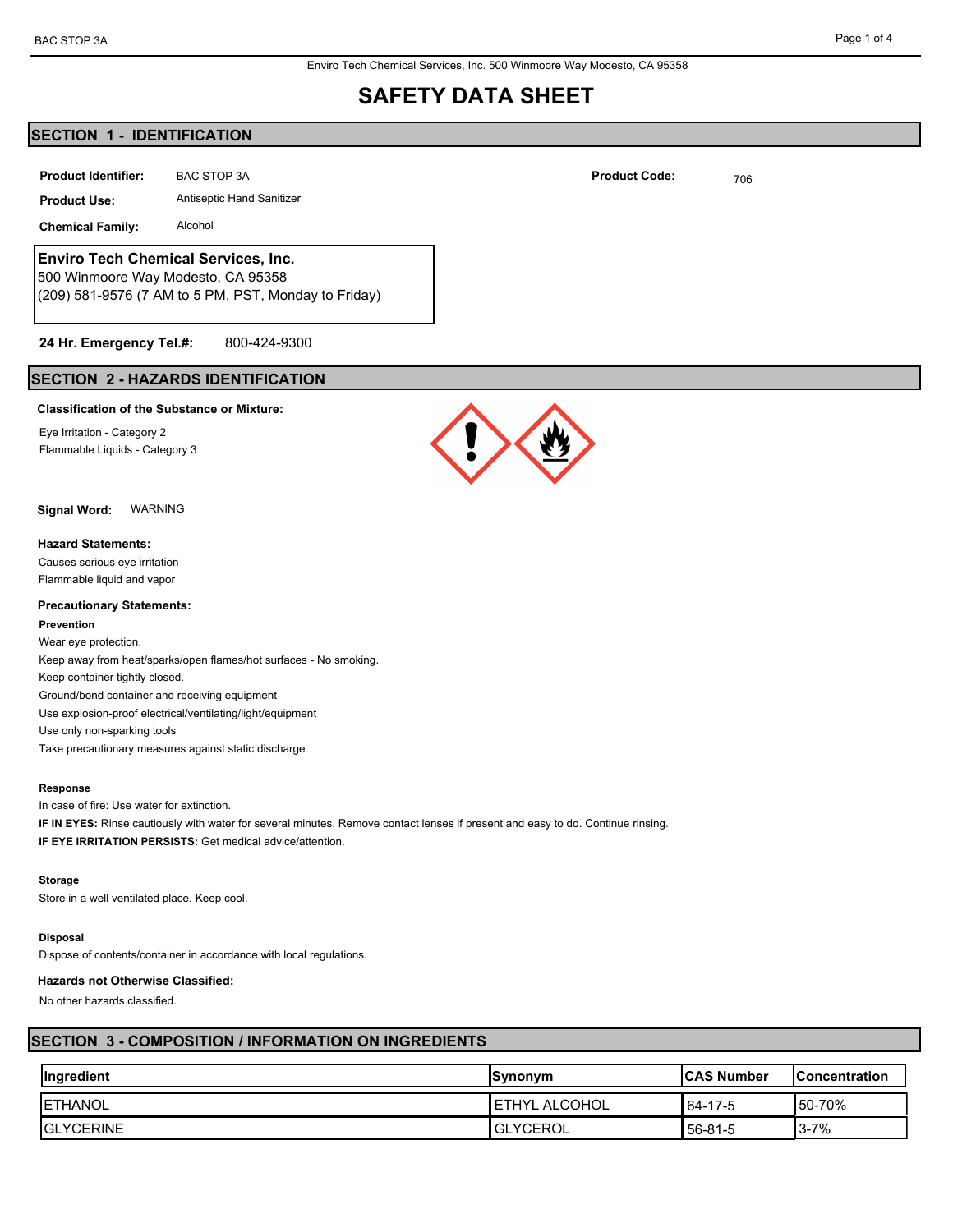# **SAFETY DATA SHEET**

# **SECTION 4 - FIRST-AID MEASURES**

**Inhalation:** Remove source of exposure or move person to fresh air and keep comfortable for breathing. If experiencing respiratory symptoms: Call a POISON CENTER/doctor. If breathing is difficult, trained personnel should administer emergency oxygen if advised to do so by the POISON CENTER/doctor.

**Skin Contact:** This product is non-hazardous when in contact with skin.

**Eye Contact:** Remove source of exposure or move person to fresh air. Rinse eyes cautiously with lukewarm, gently flowing water for several minutes, while holding the eyelids open. Remove contact lenses, if present and easy to do. Continue rinsing for 15-20 minutes. Take care not to rinse contaminated water into the unaffected eye or into the face. If eye irritation persists: Get medical advice/attention.

**Ingestion:** Rinse mouth. Do NOT induce vomiting. Immediately call a POISON CENTER/doctor. If vomiting occurs naturally, lie on your side, in the recovery position.

**Most Important Symptoms and Effects, both Acute and Delayed:** Contact with eye can cause irritation.

**Indication of any Immediate Medical Attention and Special Treatment Needed:** Treat symptomatically

#### **SECTION 5 - FIRE-FIGHTING MEASURES**

**Extinguishing Media:** Use water spray, powder, foam, carbon dioxide.

**Special hazards arising from the substance of mixture:** Emits toxic fumes under fire conditions.

**Flammability classification (OSHA 29 CFR 1910.106) (Hazcom 2012):**Flammable liquid - Category 3

**Hazardous Combustion Products:** Carbon oxides

**Special protective equipment and precautions for firefighters:** In the event of a fire, wear full protective clothing and NIOSH-approved self-contained breathing apparatus.

### **SECTION 6 - ACCIDENTAL RELEASE MEASURES**

**Personal precautions, protective equipment and emergency procedures:** Ventilate area of leak or spill. Wear appropriate personal protective equipment as specified in Section 8. Isolate hazard area. Keep unnecessary and unprotected personnel from entering.

**Methods and materials for containment and cleaning up:** SMALL SPILLS (less than 1 gallon): Neutralize with soda ash or cover with dry earth, sand or other non combustible material, place into loosely covered plastic containers for later disposal. If neutralized, material can be diluted into drain. LARGE SPILL: Restrict access to area until completion of clean up. Prevent liquid from entering sewers or waterways. Stop or reduce leak if safe to do so. Dike with inert material (sand, earth, etc.). Collect into plastic containers for disposal. Ensure adequate decontamination of tools and equipment following clean up.

#### **SECTION 7 - HANDLING AND STORAGE**

**Precautions for Safe Handling:** Wear at least chemical resistant gloves and eye protection, face shield, and chemical resistant garments when handling, moving or using this product. Do not contaminate water, food, or feed by storage or disposal.

**Conditions for Safe Storage:** Keep product in tightly closed container when not in use. Do not drop, roll, or skid drum. Store in a cool, dry, well-ventilated area away from heat or open flame.

**Incompatible Materials:** Acids, bases and strong oxidizers.

### **SECTION 8 - EXPOSURE CONTROLS / PERSONAL PROTECTION**

**Ventilation and engineering measures:** Forced air, local exhaust, or open air is adequate.

**Respiratory Protection:** In case of confined spaces or high levels encountered in the air, wear self contained breathing apparatus.

**Skin Protection:** No additional skin protection needed.

**Eye/Face Protection:** Wear safety glasses, goggles and/or face shield to prevent eye contact.

**Other Protective Equipment:** Eye wash facility and emergency shower should be in close proximity.

**General Hygiene Conditions:** Do not eat, drink or smoke when using this product. Wash thoroughly after handling. Remove and wash contaminated clothing before re-use. Handle in accordance with good industry hygiene and safety practice.

## **SECTION 9 - PHYSICAL AND CHEMICAL PROPERTIES**

**Appearance:** Colorless clear liquid. **Odor:** Alcohol odor. **pH:** 7-8 **Melting/Freezing point:** No information available. **Initial boiling point and boiling range:** 180º F **Flash Point:** 23ºC (73 ºF) **Evaporation Rate (nBuAc = 1):** < 1 **Flammability (solid, gas):** Flammable Liquids - Category 3 **Lower flammable limit (% by vol.):** 5% **Upper flammable limit (% by vol.):** 16% **Specific gravity**: 0.89 g/mL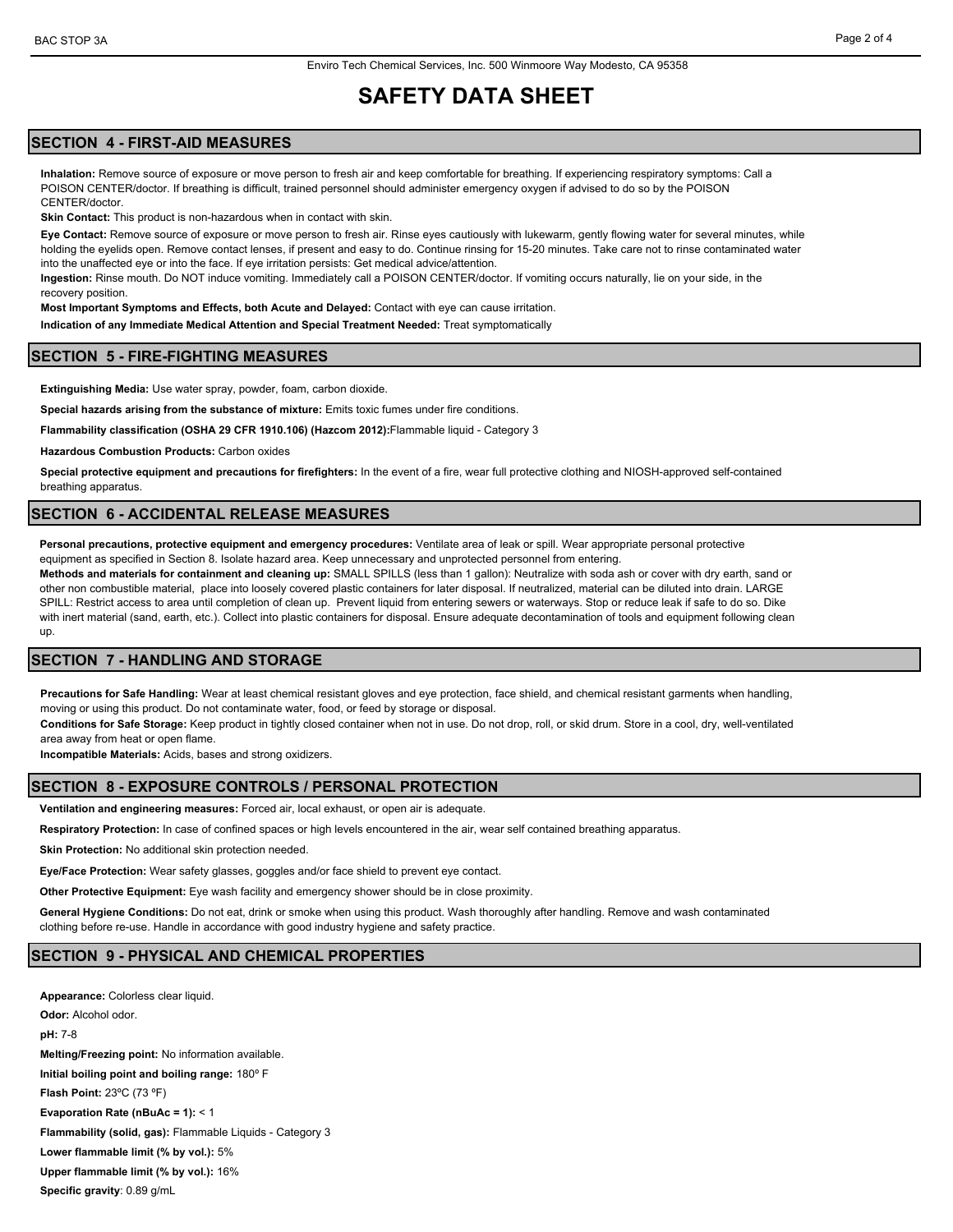# **SAFETY DATA SHEET**

**Solubility in water:** Complete **Auto ignition temperature:** No information available. **Decomposition temperature:** No information available. **Viscosity:** 5-15 cSt at 20ºC / 68ºF

# **SECTION 10 - STABILITY AND REACTIVITY**

**Reactivity:** Stable under normal conditions. **Chemical Stability:** Stable under normal conditions **Possibility of Hazardous Reactions:** May react with incompatible materials **Conditions to Avoid:** Incompatible materials and high temperatures **Incompatible Materials:** Acids, bases and strong oxidizers. **Hazardous Decomposition Products:** Carbon oxides.

# **SECTION 11 - TOXICOLOGICAL INFORMATION**

#### **Information on likely routes of exposure:**

Routes of entry - inhalation: YES Routes of entry - skin & eye: YES Routes of entry - ingestion: YES Routes of entry - skin absorption: NO

#### **Potential Health Effects:**

**Signs and symptoms of short term (acute) exposure:**

**Inhalation:** Product is irritating to the nose, throat and respiratory tract and may cause sore throat, coughing, shortness of breath and delayed pulmonary edema.

**Ingestion:** May cause nausea, vomiting, abdominal pain, gastrointestinal tract burns, gastrointestinal upset and/or diarrhea.

**Skin:** Not a skin irritant.

**Eye:** May cause redness, stinging, tearing, swelling, itching and/or irritation of the eye. Possible eye damage if left untreated.

#### **Potential Chronic Health Effects:**

**Mutagenicity:** Not known to have mutagenic effects in humans or animals.

**Carcinogenicity:** No components are listed as carcinogens by ACGIH, IARC, OSHA, or NTP.

**Reproductive effects:** No information available.

**Sensitization to material:** May cause sensitization.

**Specific target organ effects:** No information available

**Medical conditions aggravated by overexposure:** No information available

**Toxicological data:** The calculated ATE values for this mixture are:

ATE oral = >10000 mg/kg

ATE dermal  $=$  >10000 mg/kg

ATE inhalation = >20 mg/L

# **SECTION 12 - ECOLOGICAL INFORMATION**

**Ecotoxicity:** May be harmful to aquatic environment.

**Persistence and degradability:** Not expected to persist. Readily biodegradable.

**Bioaccumulation potential:** Not expected to bioaccumlate.

**Mobility in soil:** No information available.

## **SECTION 13 - DISPOSAL CONSIDERATIONS**

**Handling for disposal:** Do not contaminate water, food, or feed by storage and/or disposal. When handling refer to protective measures listed in sections 7 and 8. Empty residue from containers, rinse container well.

**Method of disposal:** Dispose of in accordance with all applicable federal, state, provincial and local regulations. Contact your local, state, provincial or federal environmental agency for specific rules.